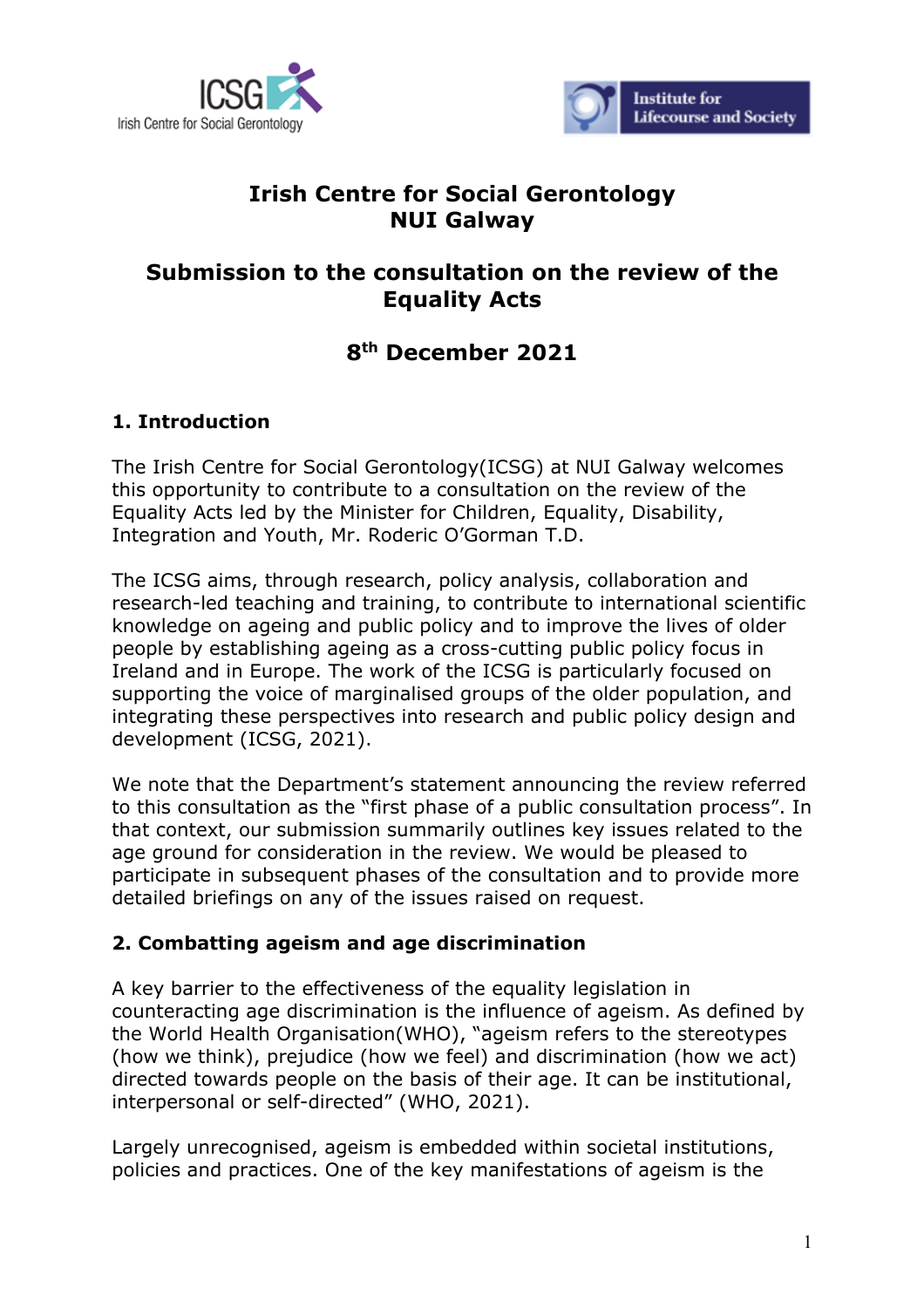



homogenisation of older people as a uniform group and the associated devaluation of this group. In reality, older people form a diverse group. Within older cohorts, there are groups who have endured a lifetime of poverty and discrimination on intersecting grounds and who experience the impact of cumulative disadvantage in older age. The breadth and implications of older age diversity for policy and practice have been highlighted in numerous ICSG research studies, for example with older Travellers, older homeless people (e.g. ICSG 2021; Urbaniak and Walsh 2021; Cush et al. 2020; Walsh et al. 2021), older people during COVID-19 (e.g. Hopf et al. 2021) and certain groups of older workers (Ní Léime and Street 2019). The challenges under the current legislation of taking equality cases on multiple grounds of discrimination have been documented previously (Walsh 2020).

If equality legislation, policy and practice are to function effectively to advance inclusion and eliminate discrimination in older age, instruments must be responsive to the heterogeneity of older people and the complexity of life trajectories in older age.

The leadership role of the Irish Human Rights and Equality Commission(IHREC) is potentially of central importance in the context of systemic ageism and age discrimination. The powers of the Commission, as set out in the Irish Human Rights and Equality Commission Act 2014, include the power to carry out equality reviews, to conduct inquiries and to assist statutory and public bodies in meeting their obligations under the Public Sector Equality and Human Rights Duty to eliminate discrimination, promote equality of opportunity and protect the human rights of members, staff and recipients of services.

- The inclusion of a new ground of socio-economic status in both the Employment Equality and Equal Status Acts;
- Protection and redress for people experiencing discrimination on multiple grounds through prohibition of intersectional discrimination;
- Arising from the current review, the provision of support and resources to IHREC to proactively exercise its powers of review, enquiry and assistance to public bodies in relation to systemic discrimination across all grounds including the age ground.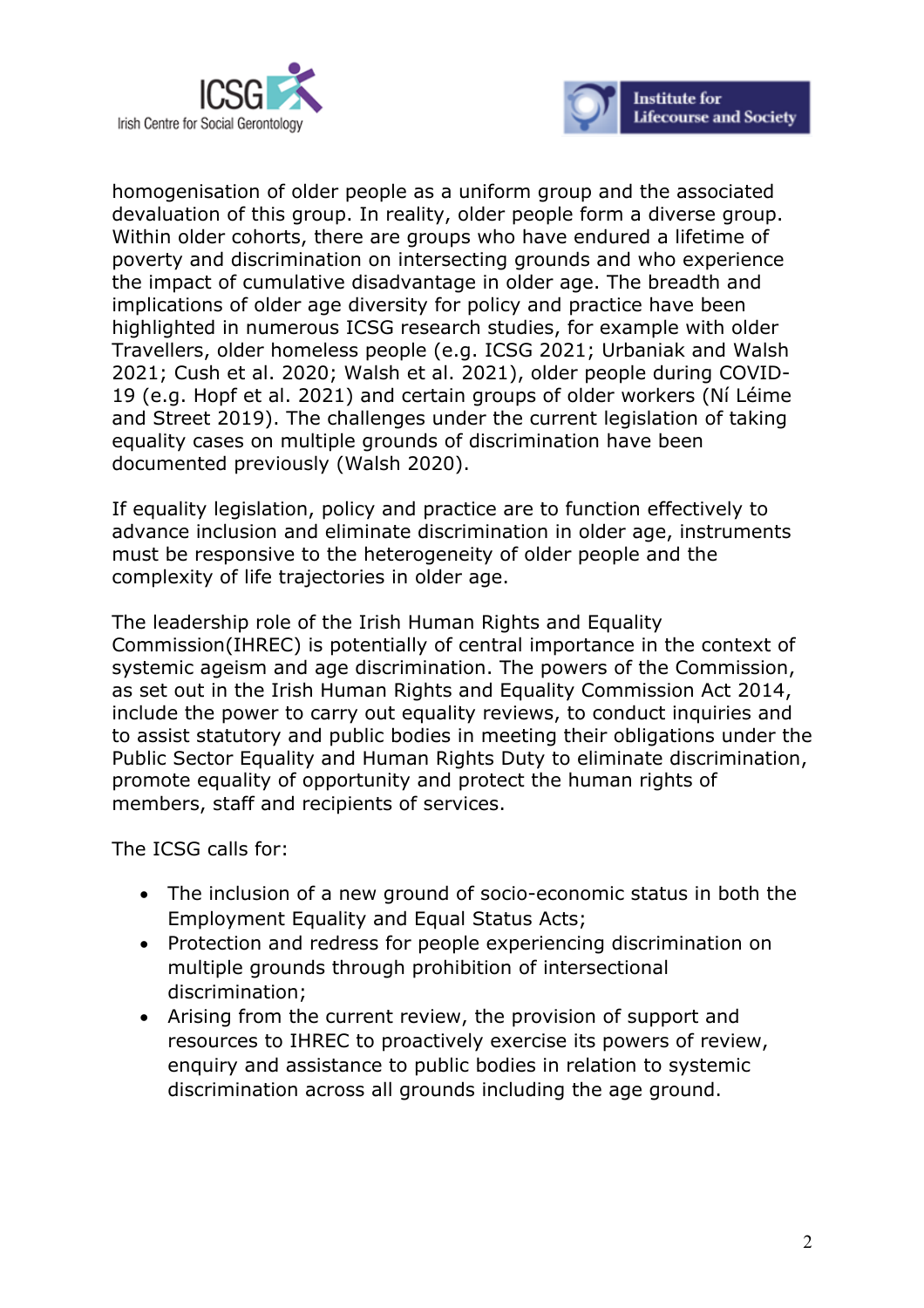



## **3. Building awareness of equality and rights among older people**

The ICSG engages directly with the lived experience of older people through research, community and stakeholder consultation and collaborative projects with older people's representative organisations. The evidence from this engagement is that older people's awareness of the relevance of equality rights to their lives is limited. This lack of legal awareness contributes to an individualisation of the social problem of discrimination in older age. Thus, efforts to oppose and reject discrimination are therefore less socially organised, but depend on individuals' resources and capacities. It also limits the capacity to recognise and name experiences of discrimination as legal and justice problems.

The ICSG is also aware from the experience of our partner centres in the Institute for Life Course and Society Institute, at NUIG, that the UN Convention on the rights of persons with disabilities and the UN Convention on the rights of the child have had a significant impact on rights awareness among affected groups. There is no comparable international instrument setting standards on the rights of older people. The likelihood is that this is another factor in terms of the low levels of awareness and expectation currently encountered among older people.

If proactive measures were introduced to promote older people's awareness of the legislation and of its relevance to their lives across all grounds, it would remove a barrier to engagement with the equality acts and directly empower older people.

With regard to the age ground, there is also significant scope to make greater use of the positive action provisions of the Equality Acts which allow for measures to promote equality or to cater for the special needs of persons. There are different definitions of "positive action" within the Acts and ICSG agrees with the Equality Authority, Community Work Ireland and FLAC that there should be a single definition for all grounds and sectors.

- The availability of clear, coherent and accessible information about the equality acts;
- The inclusion of specific case studies on the scope and relevance of the age ground to policy and practice as illustrative examples to build awareness among all stakeholders, including older people;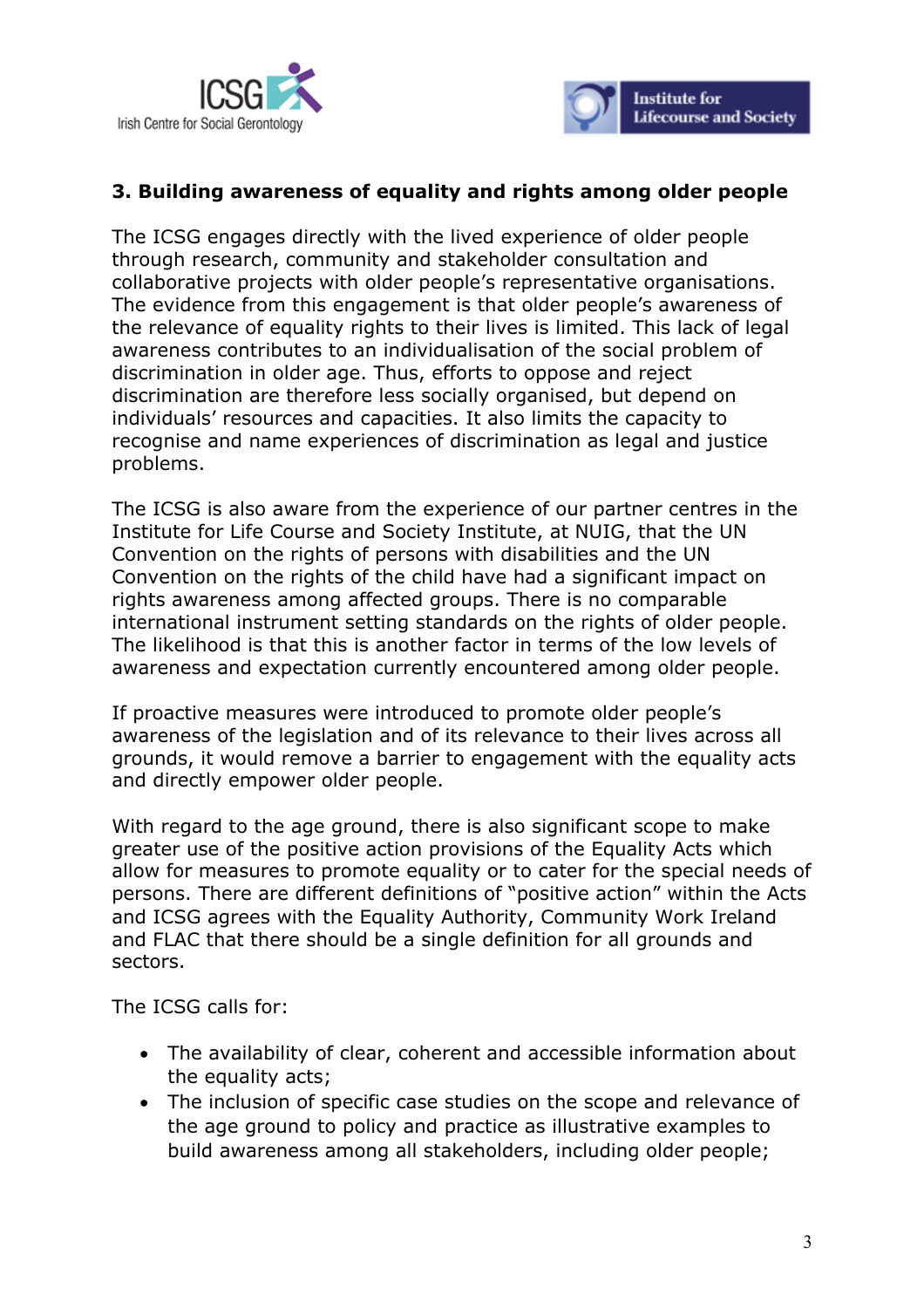



- The development, in consultation with older people, of positive actions (following a single agreed definition of positive action) to promote age equality and counteract age discrimination;
- Targeted outreach campaigns, as advocated by FLAC, to provide information and promote engagement with the equality legislation, enabled by the provision of dedicated resources to a variety of bodies including IHREC, the Citizens Information Board and civil society organisations;
- Deliberative processes to promote good relations, mutual knowledge and dialogue between stakeholders across all grounds of the legislation.

## **4. Addressing the impact of exemptions on older people**

#### *4.1 Retirement age*

There is a lack of coherence between different strands of public discourse and policy on pensions and income in Ireland. On the one hand, concerns are expressed about the burden on the public finances of increased health, social care and pension costs due to population ageing. On the other hand, many older people who might choose to work longer are unable to do so and are required to leave their employment due to fixed retirement ages in their employment contracts. Forced retirement on the age ground flows from a discriminatory exemption permitted under the Employment Equality Act. A further issue is that the exemption is framed without reference to State pension age.

In the context of work, retirement and State pension age, the issue of the heterogeneity of the older population is again of critical importance. There are some older workers who would be disadvantaged by delayed access to retirement and a relatively steep increase in State pension age. This particularly applies to those in physically demanding jobs who may have worked since their early teens and who are more likely to have health problems (Ní Léime and Street 2019). Their rights also need to be addressed in any changes to employment equality legislation.

- A more gradual increase in State pension age, in accordance with the recommendations of the Pensions Commission in October 2021;
- Exemptions from proposed increases in State pension age for those in physically demanding jobs;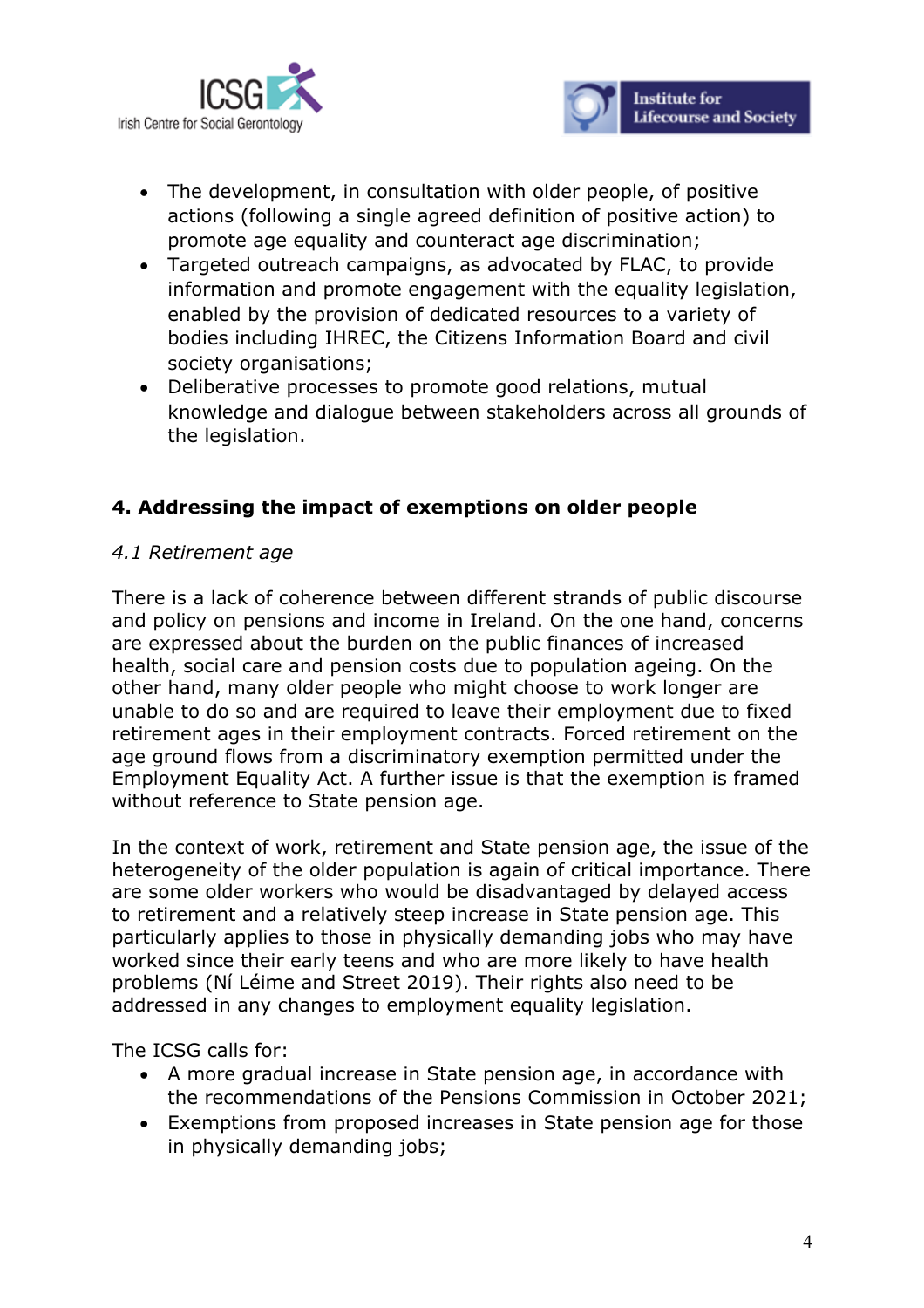



- The removal of the blanket exemption in the Employment Equality Act allowing employers to fix retirement ages in employment contracts;
- Proactive measures including incentives for implementation of the current Positive Action provision - to facilitate employment and retirement flexibility and work beyond State pension age *for those who wish to do so.*

#### *4.2 Access to goods and services*

While the Equal Status Act states that individuals should not experience discrimination in accessing goods and services, there is an exemption for the differential treatment of persons in relation to annuities, pensions, insurance policy where this is related to actuarial or statistical data obtained, other relevant underwriting or commercial factors or "having regard to the data or other relevant factors". There is an obvious information asymmetry between individuals approaching insurance companies for quotes and the companies providing those quotes.

In the context of this exemption, older people may experience particular difficulties in accessing, for example, affordable travel or motor insurance. This form of discrimination contributes to the social exclusion of older people from participation in diverse spheres which they have a right to access e.g. services, mobility, social relations. It also precludes them from deploying, on an equal basis with others, financial resources they have accumulated over the life course.

The ICSG calls for:

• A review, with results publicly available, of the evidence underpinning the inclusion of this exemption within the equality acts; and of the impacts of this exemption on the age ground.

#### **5. Removing systemic barriers to equality – the case of older people in nursing homes**

The percentage of older people living in nursing homes is 3.6 per cent. Two thirds of all nursing home residents aged over 65 are women and three quarters of all aged over 80 are women (Expert panel, 2020).While the percentage is small, this group of older people is characterised by high levels of frailty, disability and underlying illness. There have been longstanding issues in terms of the relationship between the public health system and private long-term care, including differential access to HSE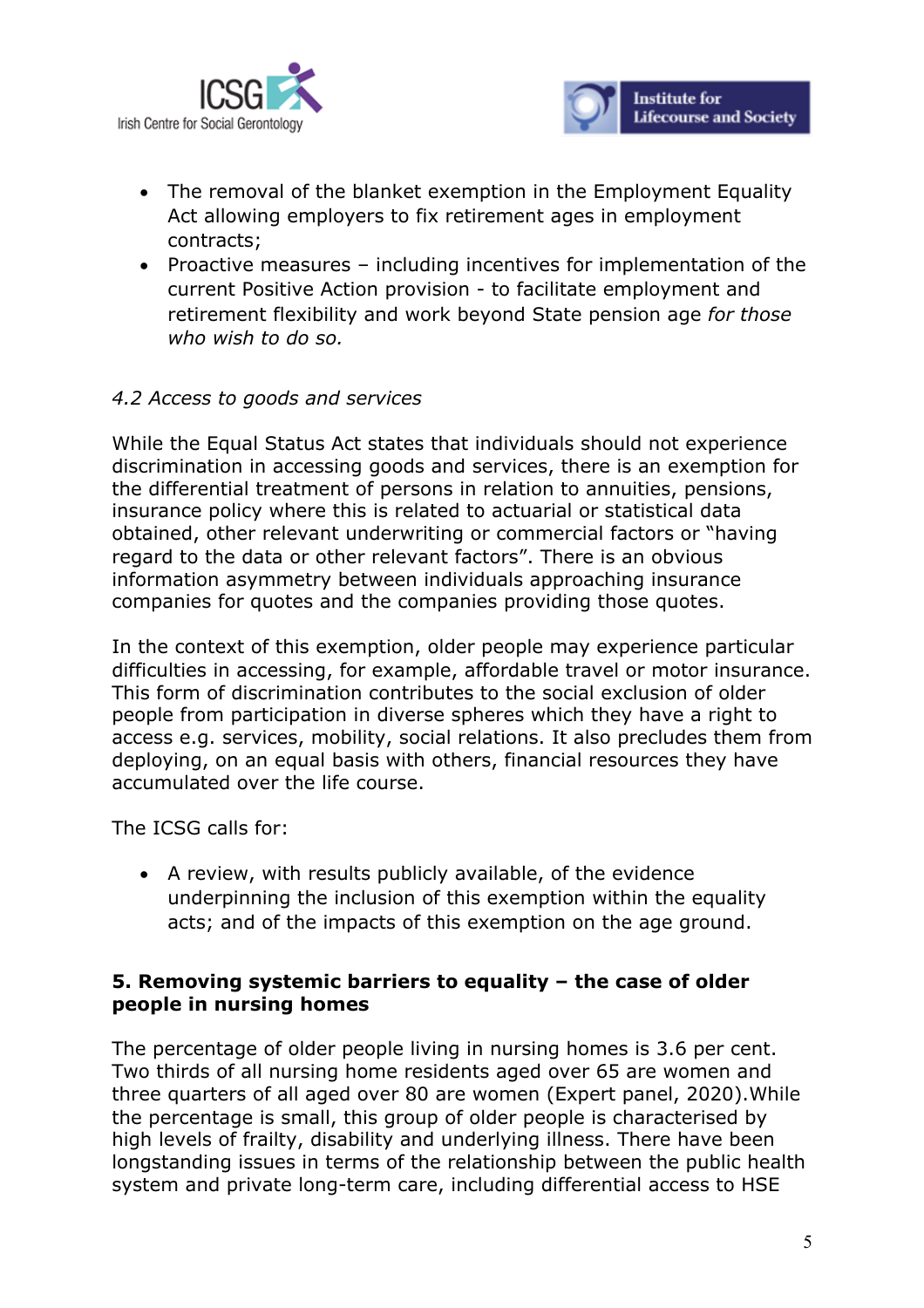



services as between older nursing home residents and community residing older people. These issues escalated during the pandemic.

As of October 2020, nursing home residents comprised 56 per cent of all COVID-19 deaths in the State in a group that comprised just 0.65 per cent of the total population (Oireachtas Special Committee on COVID-19, 2020). Systemic issues leading to poor outcomes for nursing home residents have been identified by the Special Committee and include:

- The lack of a proper framework relating to the number and skills capacity of health care workers in nursing homes;
- the delay in reviewing the adequacy of the regulatory framework for nursing home care, an issue that has been highlighted by HIQA over a number of years;
- the absence of clinical oversight and care pathways between nursing homes and the public health authorities;
- a policy of privatisation of the nursing home sector that is disconnected from the public health system "without due debate or consultation"; and
- the failure to prioritise empowering older persons to remain at home and to develop models, including smaller domestic-style units integrated into communities.

Both the COVID-19 Nursing Homes Expert Panel and the Oireachtas Special Committee on COVID-19 have made extensive recommendations to address systemic issues and deficits in terms of the residential care of older people. Advancing the implementation of these recommendations will be challenging for older people and the range of bodies supporting older people's rights to equality and non-discrimination.

In this context, they should be able to avail of the Equal Status Act as a resource and support. In fact, current exemptions in the Act reduce its value in tackling systemic inequalities such as those outlined here.

As highlighted by FLAC, the Equal Status Acts do not clearly apply to Government Departments and Public Bodies carrying out their functions. They also exclude from challenge any action that is required by legislation. What this means in practice is that "any legislation … which discriminates on one of the nine grounds or which has a disproportionately negative impact on certain groups falls outside the scope of the Equal Status Acts and cannot be challenged under the equality legislation" (FLAC, 2021).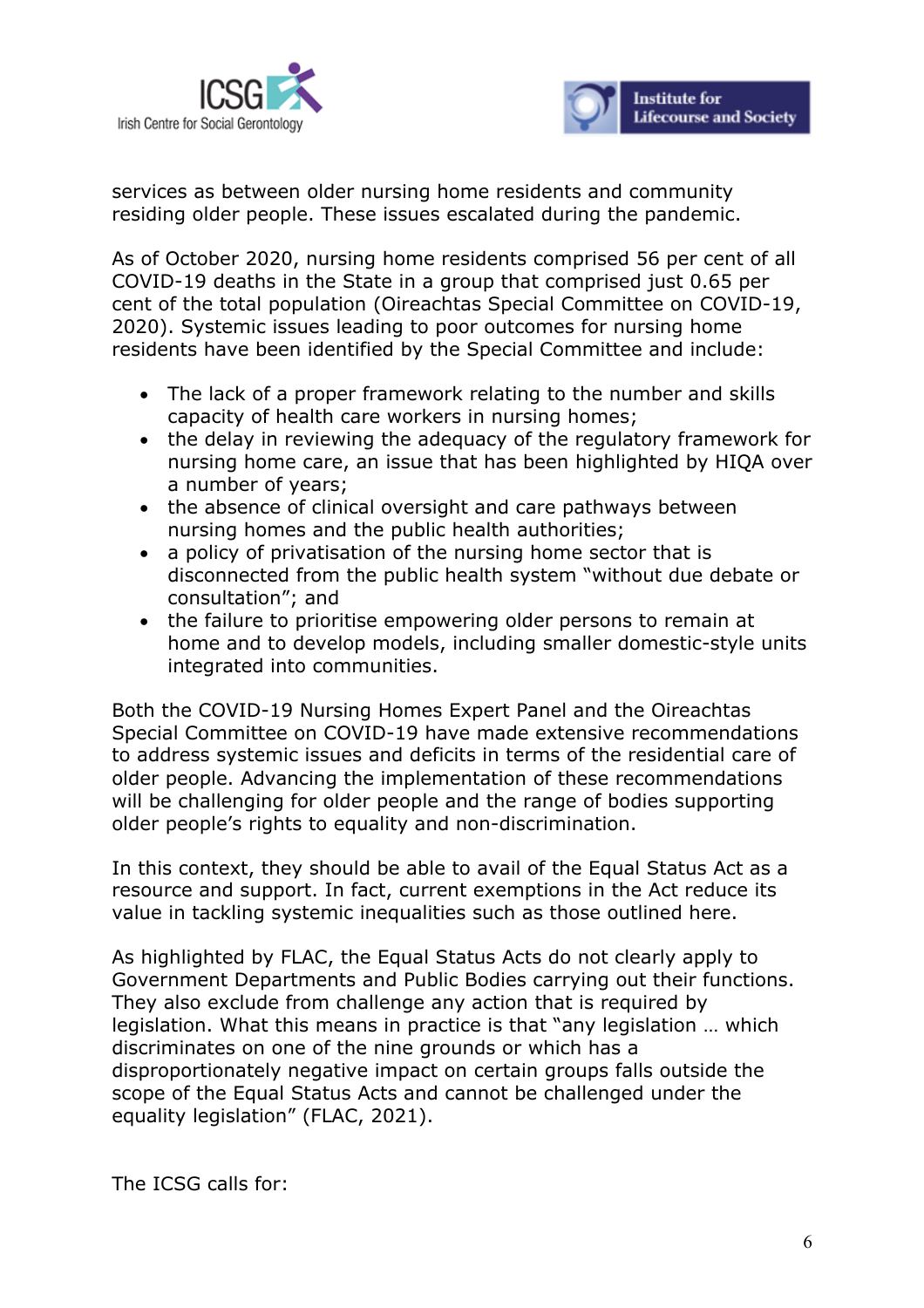



- The explicit identification of nursing homes as a service in the language of the Equal Status Act;
- An expanded definition of services to include the performance of functions by public bodies;
- Deletion of the exemption for legislation in section 14 of the Equal Status Acts

## **6. Supporting the ambition for equality with information, data and statistics**

Individuals need clear, consistent and adequate information from public bodies about their entitlements and eligibility under legislation and regulations. Where services are discretionary, where regional availability differs (Citizens Information Board, 2021), or where published information about services is incomplete(HSE, 2019:41), individuals cannot assert their rights or firmly identify the discrimination they may be facing, for example in accessing disability, health or social care services.

Across all equality grounds, basic data is needed about levels of availability/capacity of relevant public services, of access to those services and utilisation of services by different groups. In the absence of such data, it is difficult to accurately track unmet need, to mitigate inequalities or to plan effectively to meet future population needs.

The collection and analysis of granular data across the life course is essential to capture unequal ageing and to show how characteristics such as sex, gender, age, sexual orientation, disability, ethnicity influence the accumulation of disadvantage in older age. The ICSG welcomes the Equality Audit initiative undertaken by the Central Statistics Office (CSO 2020). It would be helpful if the CSO were to consult widely with stakeholders across all grounds about any statistical and data implications arising from proposed amendments or additions to definitions of the equality grounds in the Equality Acts as a consequence of the review.

The ICSG calls for:

• A stipulation in the Equal Status Act that all public bodies should provide clear, consistent and adequate information about individuals' entitlements to services under both legislation and regulations;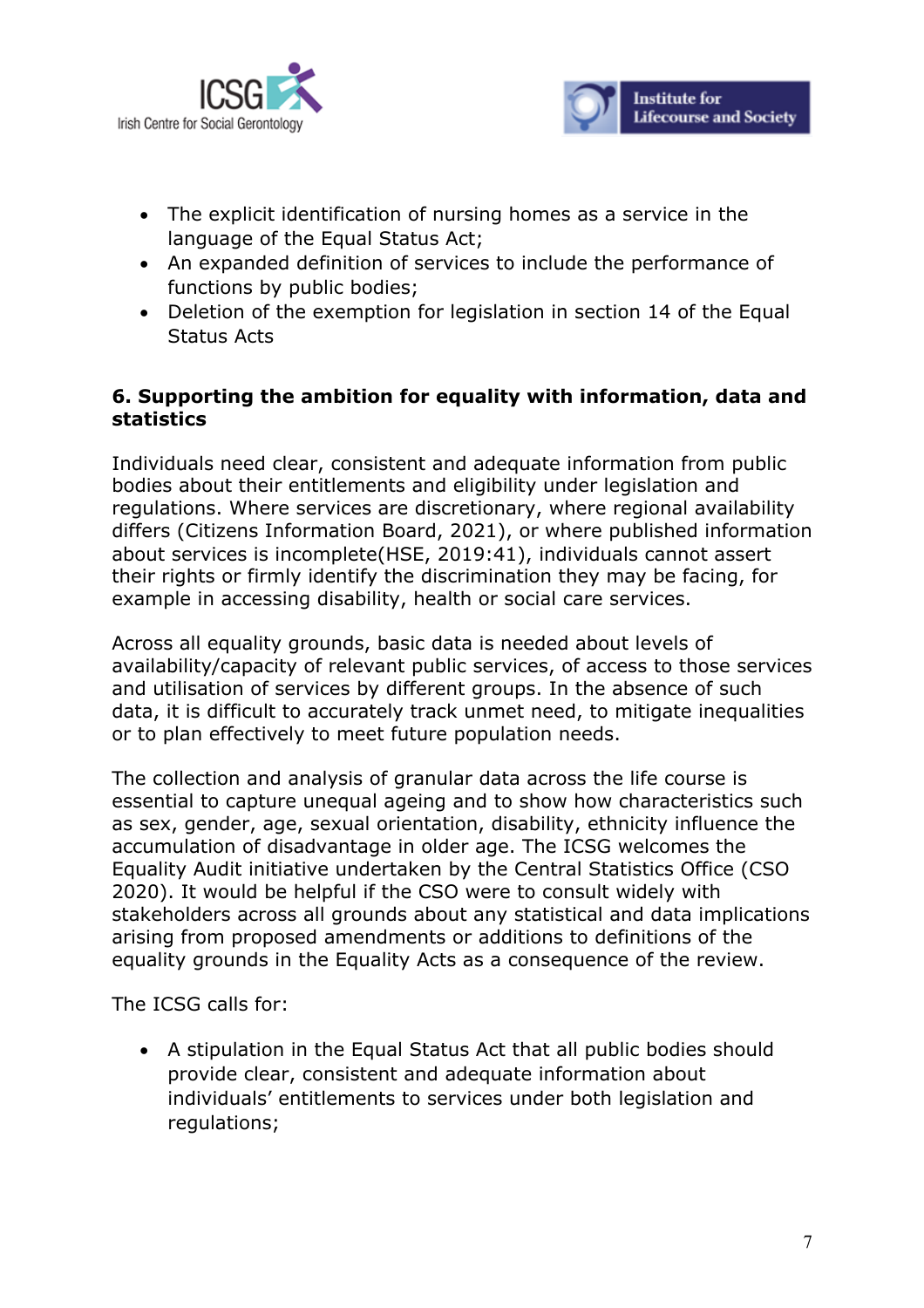



- A requirement, as part of their Public Sector and Human Rights duty for all public bodies to produce data about service capacity, access to and utilisation of those services by members of the public;
- A proactive consultation by CSO on the equality data potential and implications of any proposed additions or amendments to the definition of grounds in the equality acts
- Measures led by CSO to regularly collect, analyse, disseminate timely data disaggregated by sex, gender, age, ethnicity and disability to inform and track progress on the equality legislation, related policy and practice

## **7. Equality at the heart of demographic ageing**

Population ageing is identified as a global challenge for sustainable development (SD) and a major demographic and societal shift that affirms, and in some cases drives, the need for many of the SD goals (GSD-Report 2019; Conboy, 2021). It is acknowledged as one of three major transformations facing the European Union (European Commission 2020), and its member states. This is reflected within the EU Pillar on Social Rights (specifically principles 1, 3, 5, 15 and 18). But most recently, it is reflected in the European Commission's Green Paper on Ageing, which highlights the implications of ageing for fiscal sustainability, health care, well-being and social cohesion, together with the opportunities it offers for creating new jobs, fostering social solidarity and boosting prosperity. Along with other frameworks (WHO Decade of Healthy and Active Ageing 2020-2030; OECD *Unequal Ageing*) and national strategies, these policy agendas testify to the significance and the urgency of the challenge, and its intersection with every major policy domain. Perhaps more critically, they demonstrate the political commitment to finding innovative means and *"new approaches"* (p.2; Green Paper 2021) to adapt to demographic change.

At global and European levels, demographic ageing is now identified as a major transformational process that requires innovation and integrated solutions across all policy domains. Equality must be a core part of these innovations and solutions, and is essential to enable their effects to be equally distributed.

#### **Enquiries**

Enquiries about this submission may be directed to Patricia Conboy, Adjunct Lecturer (patricia.conboy@nuigalway.ie), and Professor Kieran Walsh, Director (kieran.Walsh@nuigalway.ie), Irish Centre for Social Gerontology, NUI Galway.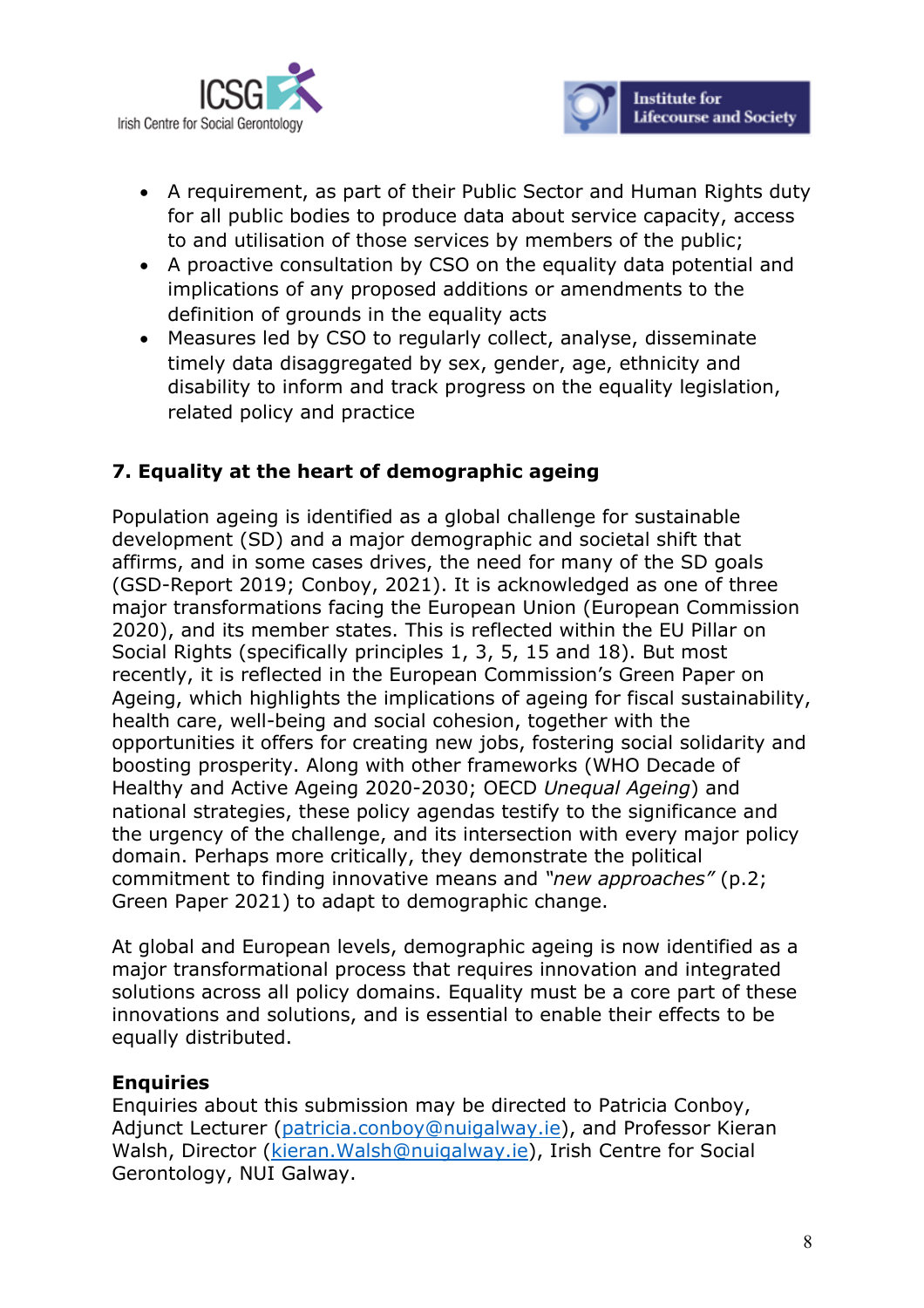



#### **References**

Citizens Information Board. Community Care. https://www.citizensinformation.ie/en/health/health\_services/care\_in\_yo ur\_community/community\_care\_services.html. Accessed 7 December 2021.

CSO. (2020). Equality Data Audit. https://www.cso.ie/en/methods/methodologicalresearch/rpeda/equalitydataaudit2020/

Community Work Ireland. (December 2021). Ensuring effective equality legislation. CWI Submission. https://www.cwi.ie/review-of-the-equality-legislation-2021/

COVID-19 Nursing Homes Expert Panel. (August 2020). Examination of measures to 2021. Report to the Minister for Health. https://www.gov.ie/en/publication/3af5a-covid-19-nursing-homes-expertpanel-final-report/

Cush, P, Walsh, K, Carroll, B, et al. (2020). Positive health among older Traveller and older homeless adults: A scoping review of life-course and structural determinants. Health and Social Care in the Community, 28: 1961– 1978. https://doi.org/10.1111/hsc.13060

European Commission. (January 2021). Green Paper on Ageing. Fostering solidarity and responsibility between generations. https://ec.europa.eu/info/files/green-paper-ageing-fostering-solidarityand-responsibility-between-generations\_en

FLAC Guide: The Review of the Equality Acts. Making a Submission to the Review & The key issues under review.

https://www.flac.ie/publications/flac-guide-the-review-of-the-equalityacts-making/

HSE. (2019). Medical Card and GP Visit Card. National Assessment Guidelines. https://www2.hse.ie/file-library/medical-cards/medical-cardsnational-assessment-guidelines.pdf

Hopf, S.; Walsh, K.; Flynn, E.; Georgantzi, N. (2021). The Relationship between Ageism and Well-Being as Mediated through COVID-19-Related Experiences and Discourses. Int. J. Environ. Res. Public Health, 18, 10490. https://doi.org/10.3390/ijerph181910490

Irish Centre for Social Gerontology. Strategic Objectives. https://icsg.ie/. Accessed 7 December 2021.